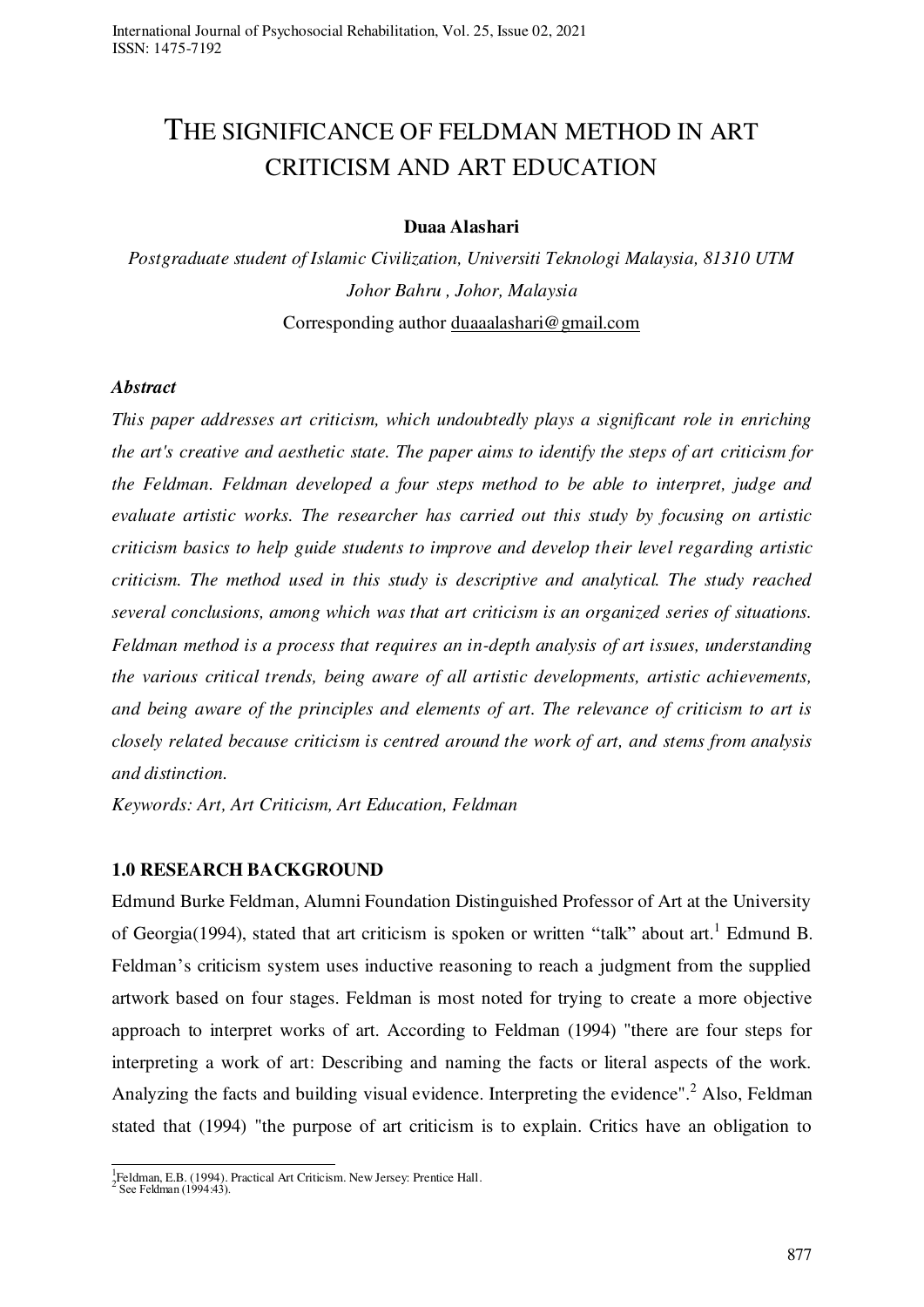explain art. Judging the work of art and estimating its value as art. In addition, he said that "Discussing art is critical to the process and mastery of art criticism (Feldman, 1994)<sup>3</sup>.

Feldman (1994) believes that the visual facts of a work of art should be given priority over words. He also believes that words should be used as "pointers" rather than as aesthetic facts. Words should only be considered valid to the extent that they can be confirmed through the critic's visual experience. Art criticism is based on an appreciation of artistic production. It creates a sophisticated artistic taste based on the senses, which feel the beauty and potentials in the work of art (Feldman,  $1970)^4$ .

Considering that art criticism is a focal point in the education of the various branches of art, especially the art of drawing, is the basis of any artistic work. What an art teacher does in the classroom is a form of art criticism because it teaches, describes, analyzes, experiments, and distributes works of art. The goals of art education are to transfer the teacher's experiences to the students. This involveshelping them develop their taste and appreciation for the arts. This is achieved by teaching art education, as well as teachingand training students in artistic criticism to educate them technically and enrich them linguistically, to create creative art, cultural movement. By providing students with the sound of artistic information and concepts related to contemporary art,making the proper and optimal application of artistic skills from drawing and others involves cognitive visual and skilful experiences upon which all artistic fields are based (Barrett,1994). <sup>5</sup>

#### **2.0 PURPOSE OF THE STUDY**

This paper addresses art criticism, which undoubtedly plays a significant role in enriching the art's creative and aesthetic state. The paper aims to identify the steps of art criticism from Feldman's perspective. Feldman developed a four-step method to be able to interpret, judge and evaluate artistic works.

#### **3.0 LITERATURE REVIEW**

Art criticism is one of the most important fields of art education. Since art education has become a prescribed curriculum of the school at various stages, it is imperative to train

 $\overline{a}$ 

<sup>3&</sup>lt;br><sup>4</sup>Feldman. E. B. (1970). Becoming Human Through Art: Aesthetic Experience In The School. Englewood Cliffs. NJ: Prentice Hall.

<sup>5</sup>Barrett, Terry. (1994). Criticizing Art Understanding the Contemporary. California. USA: Mayfield Publishing Company.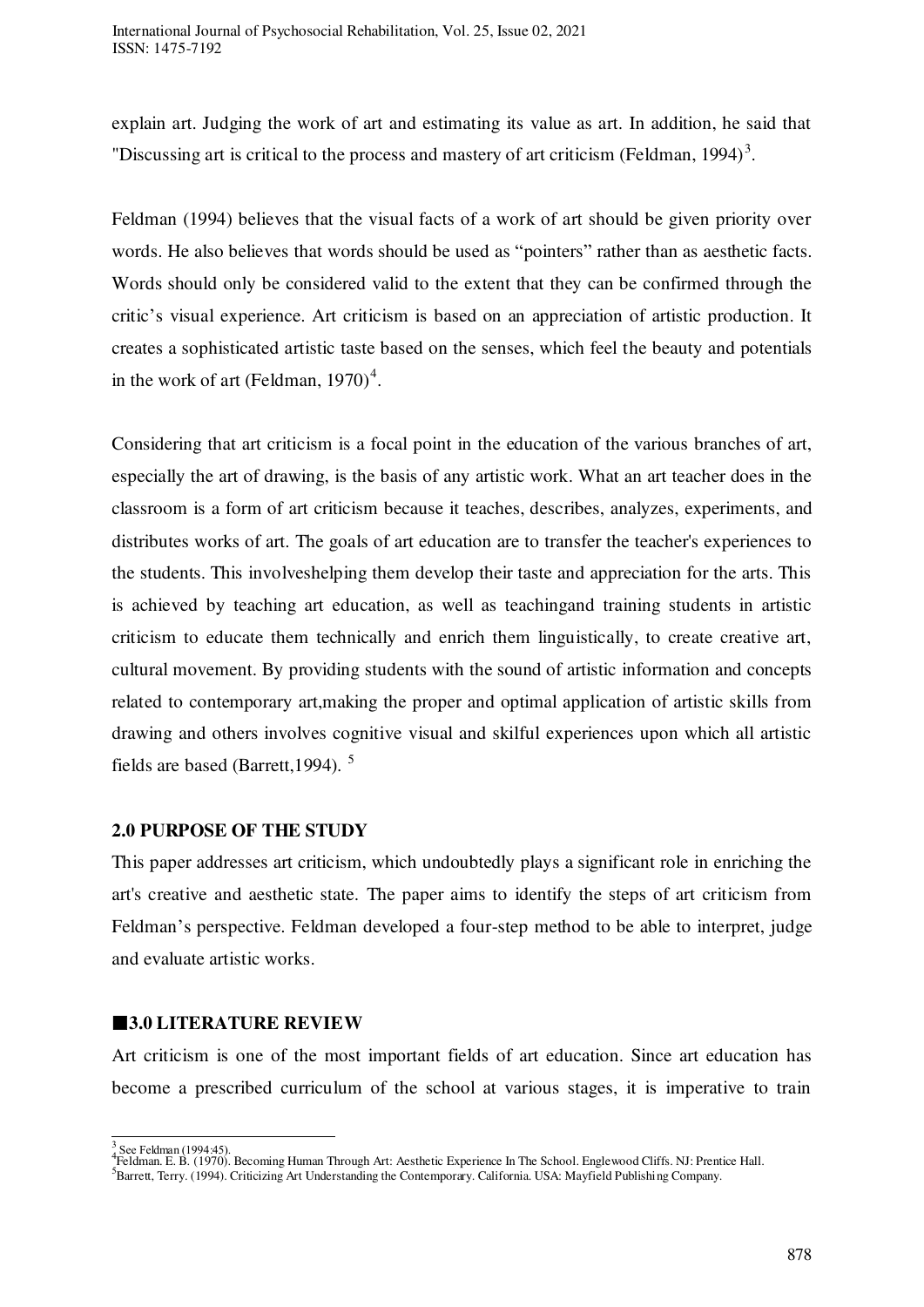students to practice visual experiences and enlighten them aboutdesign principles and its elements. Discussing art is considered integral to the critical experience, as well as the interpretation of the work of art. Feldman emphasizes the importance of interpretation and explaining the artwork. Feldman states that "Interpretation is tremendously challenging; it is certainly the most important part of the critical enterprise. Explaining a work of art involves discovering its meanings and also stating the relevance of these meanings to our lives and the human situation in general" (Feldman, 1982). <sup>6</sup>

Art criticism is not just an artistic review or a literary narrative through which the art critic records the events of artistic activities of art. Instead, it is a process that emphasizes studying art issues realistically in great depth. So, the art critic must understand the different critical trends by stressing the creativity and skill included in the artworks. Art criticism must be undertaken by art specialists' artists or academics with their artistic expertise. This is because specialization is the most important and most useful in everything related to art criticism.

The Feldman method allows students with no knowledge of art to critique any work of art, depending on the basic principles and elements of art and design. The Feldman method considers the simple way to critique an artwork, the judgment stage, is based on the visual elements, which makes it objective. The relevance of criticism to art is closely related, as criticism is centred around the work of art and expresses the critic's ability to understand artists' techniques (Feldman, 1994). <sup>7</sup>

Feldman (1970) stressed that neutral observers view the artwork in terms of a step by step description. The use of the word or expression that can show that revealed his own feelings are avoided at this stage. Smith (1973) argues that there is no need for the audience to be neutral toward artwork and no separate ratings for the assessment. According to Feldman, the evaluation should be implicit in other stages in art criticism. According to Barrett (1994), description and analysis are closely related to the interpretation and cannot be separated.<sup>8</sup>

#### **4.0 METHODOLOGY**

This study relies on the descriptive and analytical approach to analyze the extent of art criticism that is practised and applied in the required and proper manner, meaning that this

 $\overline{a}$ 

<sup>&</sup>lt;sup>6</sup>Feldman, E.B. (1982). Varieties of visual experience. Englewood Cliffs, NJ: Prentice Hall.

<sup>&</sup>lt;sup>7</sup> See Feldman (1994:60).<br><sup>8</sup> See Barrett (1994:79).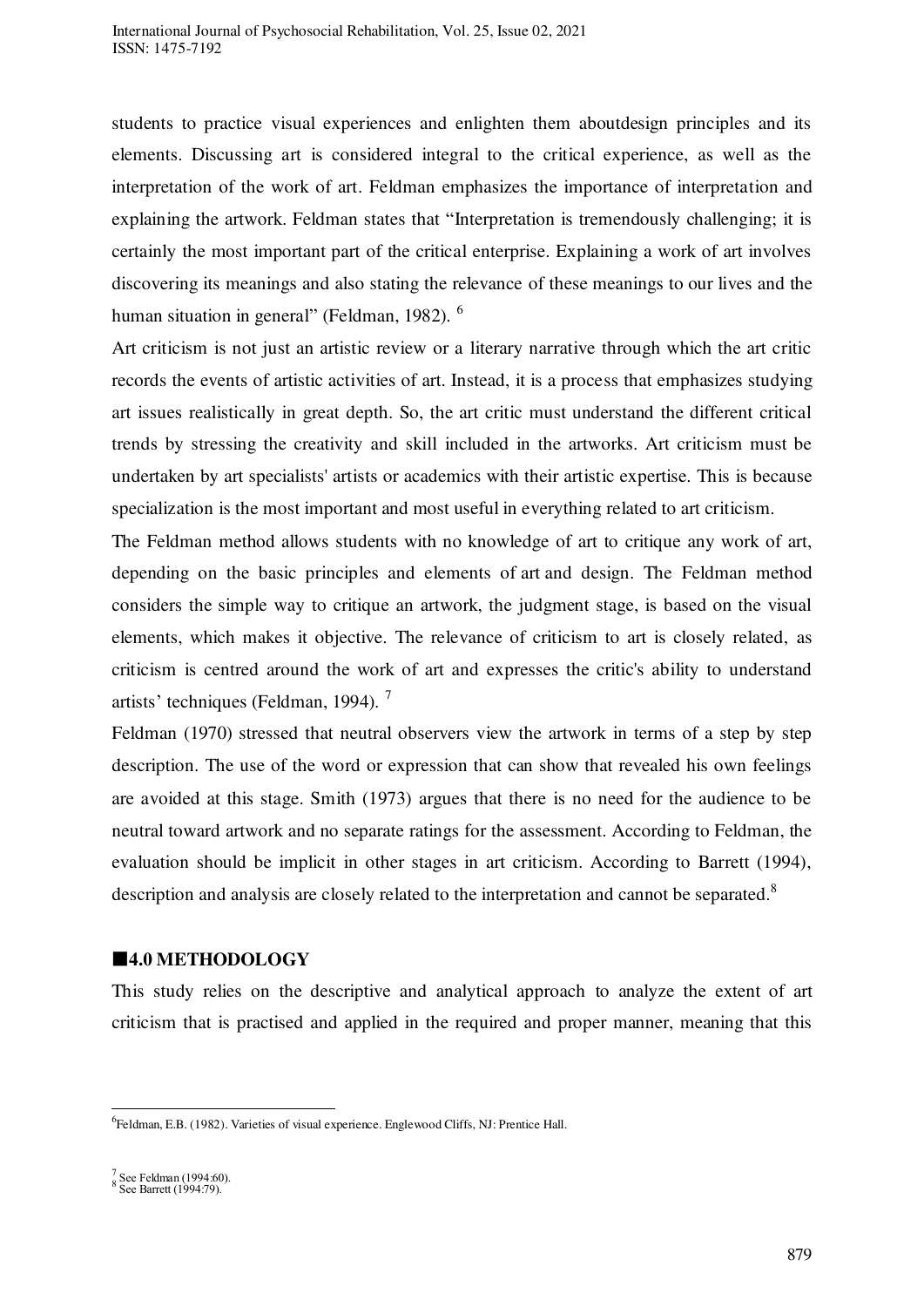study is not a field or statistical analysis;instead it monitors the appropriate application of artistic criticism.

## **5.0 RESEARCH FINDINGS**

The study found that the Feldman method for art criticism is used to evaluate the works of art. The following four stages of the Feldman method emphasize an explanation of any artwork. His criticism model has served as a model in four steps for making statements about a work of art. Feldman believes that if students can think and talk about art, they will know and like it better (Feldman, 1982).<sup>9</sup> Feldman's method presents a criticism model for students to use in art-critical performance: description, analysis, interpretation, and judgment.

#### **METHOD OF CRITICAL ANALYSIS (FELDMAN METHOD 1970)**

**Description:** is the first step of art criticism. The description means what the student sees in the work of art. This stage is about gathering information about the work of art, such as the artist's name, title, date of creation, size and medium. Make a list of all the things the students can see and observe in the work of art. Also, in the description stage, the students must identify the elements of art used;it is not analysis; it just states the facts. In other words, name the points and inventory the subject matter, noting what is immediately visible in the artwork. Feldman (1982) says the words in the description are used to attract the viewer's attention to something worth seeing tocounter the artwork's ambiguous details. Depending on the style's nature, realistic works are easy to describe because they are clear, while many modern artistic trends and schools find them challenging to understand. Here, the role of the critic who describes these works to us comprehensively appears to make it easier for him to persuade the recipient. From here the right, clear and expressive description depends on the critic to convince people of the artistic work in front of them, through descriptive definitions of the work's name, raw material, idea, dimensions, production date, and the work environment, this Artist's biography, and style. According to (Feldman, 1982) "When describing abstract elements, critics need a broader knowledge of the field of techniques and methods of performance." (Feldman, 1982).<sup>10</sup>

**Analysis:** is the second step of the art crisis. Analysis means the way the work of art has been organized. Also, this step involves an analysis of the principles and the element of

<sup>9&</sup>lt;br>10 See Feldman (1982:87).<br>10 See Feldman (1982:101).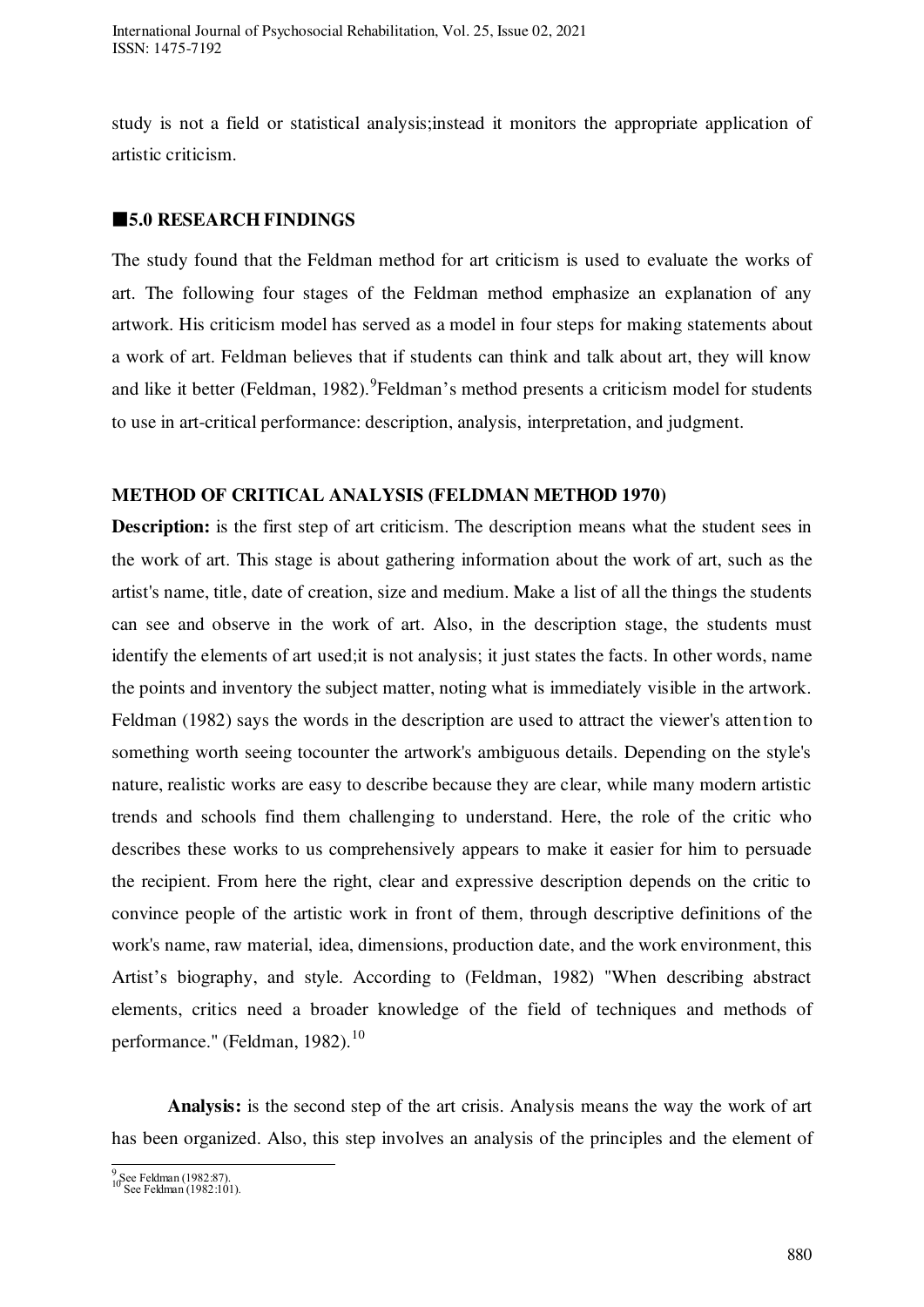design. The design elements include line, shape, form, space, colour, texture, and value. The design principles include emphasis, rhythm, movement, pattern, balance, proportion, and unity. Also in this step, the student must name the art elements that are present in the work of art while discovering the relationships and organization between the elements and principles within the whole work According to Feldman (1982) "analysis includes two aspects: first: formal analysis: is the disclosure of the relationship between things and the elements that the critic identifies in the description, as the different locations of similar shapes within the artwork.<sup>11</sup> It affects the viewer, so there must be a system that connects the shapes, colours and textures that reflect in their entirety the formations within the framework of the artwork." Second: Content analysis: for the implicit meanings, they relate to the constituents within the artwork, such as, presenting a symbol, ideological or historical context ... and so on, and here the role of the critic is to express what he perceived in those forms, through the idea inside the work of art to reach an interpretation of the purpose for which this artwork was produced. **Interpretation**: this is the third step of the critique process. Interdating is the process of finding the meaning of work or expressive qualities, such as mood, feelings, or emotions. This stage uses the previous description and analysis stages of the work to explain the critic's interpretation. It is the process of searching for the meanings inherent in the forms of art and its themes, which the critic presented with a description and an analysis in terms of form and content. According to Feldman (1994) "the interpretation differs from the description, as it includes the viewers' feelings about the content of the artwork and the meanings it contains". The interpretation here clarifies the content. The best type of interpretation is that which extracts meanings from the largest visual artistic entity and connects these meanings to the lives of the community members who see it. Because interpretation depends on the culture of the one who interprets it, by making a hypothesis about the artwork. To interpret the meanings that reveal the intellectual values, beliefs and facts that the artist described in his artistic work, and there is no doubt that the expressive language used by the critic will play a role in approximating the formal and sensual values, and their impact in terms of their feelings. Through artistic works that emphasize these values, we do not forget that the interpretation is presented concerning the artwork, not the artist. The interpretation helps explain the meaning of art, even if it differs from one person to another. From a certain

 $\overline{a}$  $11$  See Feldman (1982:106).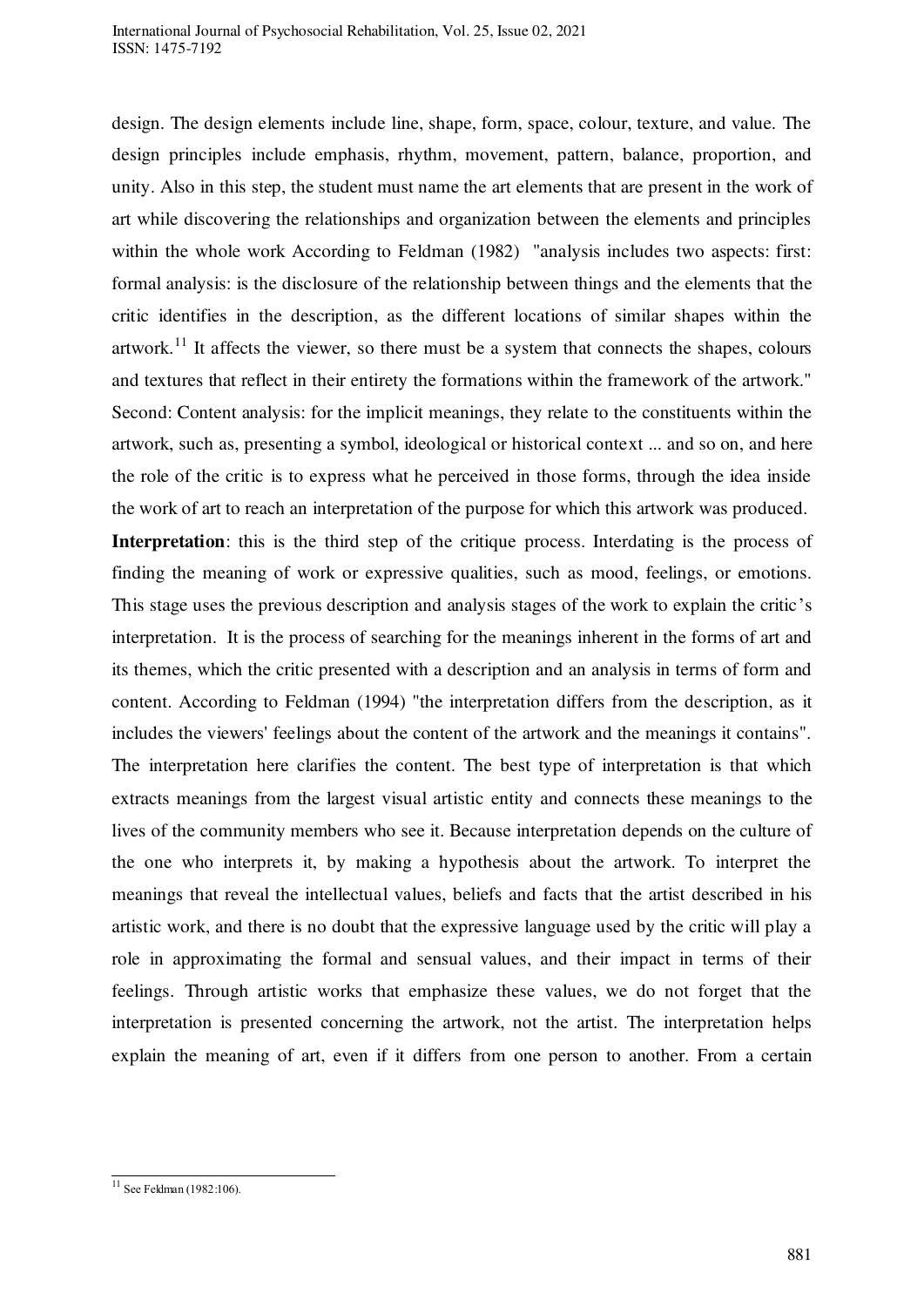period of time to another period, any interpretation can be corrected on its own (Feldman,  $1994$ ).<sup>12</sup>

**Judgment:** the fourth step of critical analysis is judgment. This step is about evaluating the work in relation to aesthetic excellence and other works of its type. The judgment is a conclusion drawn from the previous stages, what qualifies as aesthetic excellence is based upon the critic and the type of critical judgment they use. The issuance of a judgment is considered the most challenging stage of art criticism because the critic must give a material or intangible value to the work of art, and there may be a variation from one critic to another regarding issuing a specific judgment, because this is due to the critic's culture, inclinations.The judgment step uses aesthetic theories for support. According to Feldman, three are three steps to judge the work of art. The first step involvesthe imitational and literal qualities: Some critics favour the artwork's realistic presentation. People with this point of view feel that a painting should imitate life, that it should appear "real" before it can be considered successful. The second step is formalism and the design qualities. Other critics think that composition is the essential factor in a work of art. This theory stresses the importance of the arrangements of the elements of art. The third step is emotionalism and expressive qualities: Critics who support this theory are primarily concerned with the artwork's emotional content. They require a strong sense of feelings, moods, or ideas to be communicated from the artwork to the viewer. In terms of other criteria to consider, this includes the craftsmanship, originality, historical importance, and similar work (Feldman,  $1994$ ).<sup>13</sup>

## **6.0 DISCUSSIONS AND CONCLUSION**

The study shows that usingthe Feldman method in art criticism is one of the more widely accepted practices in art education classrooms. The Feldman method allows a student to learn about art to critique based on the basic principles of the elements of art and the principles of design. The ability to simplify the critical steps and leave judgments based on observable facts and relationships makes the Feldman method objective. This method does not consider the viewer's emotional response to the work of art (Feldman, 1970).<sup>14</sup>

## **■7.0 CONCLUSION**

The Feldman method is one of the commonly used critique methods in the classroom for its fundamental use of the elements of art and design principles. By having students practice and

 $\overline{a}$ 

<sup>&</sup>lt;sup>12</sup> See Feldman (1994:87).<br><sup>13</sup> See Feldman (1994:115).<br><sup>14</sup> See Feldman (1970:88).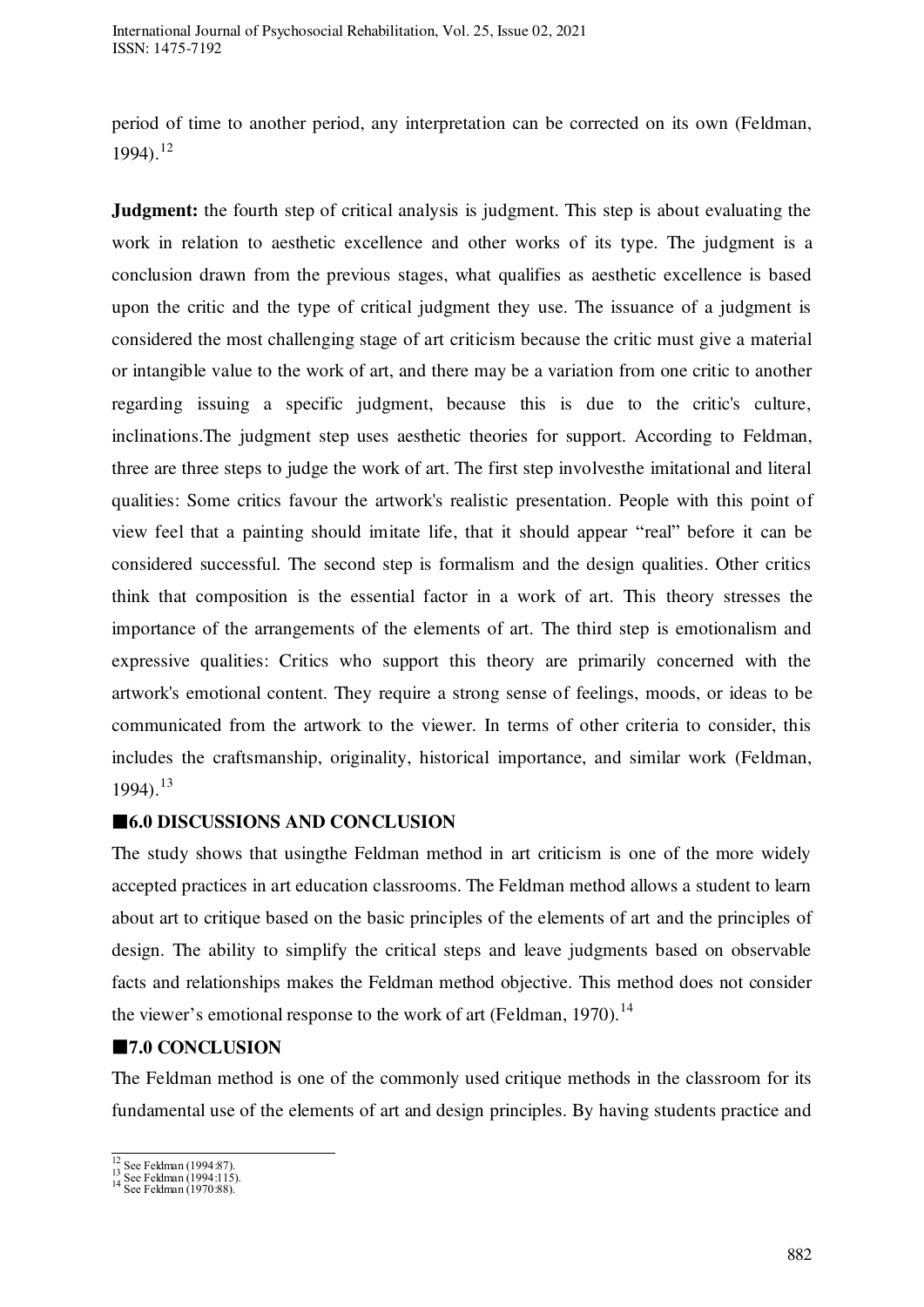utilize their knowledge of the art fundamentals with the formalist method, students' development is strengthened as they inherently identify the elements and principles while critiquing a work of art. Art criticism is an organized series of situations, and it is a process that requires an in-depth study of art issues, assimilation of various critical trends, knowledge of all artistic developments, artistic achievements. The relationship between criticism and art is close because criticism revolves around art and stems from analysis and distinction. This is because the different styles and schools of art have made a gap between the viewer and the work of art, and here we say being able to read artworks and get to know them, in terms of their characteristics, and gaining knowledge of their techniques and the ability of the artist. Besides, Feldman's critical method allows the student to discover aesthetic innovations and gain aesthetic experience as it relates to the work of art. The Feldman method, a systematic process to discuss artwork, involves four stages: description, analysis, interpretation, and evaluation.

#### **References**

Barrett, Terry. (1994). Criticizing Art Understanding the Contemporary. California. USA: Mayfield Publishing Company.

Blackmon, Tia. (2015). The Nature and Importance of Art Criticism and Its Educational Applications for k-12 TeachersHIM 1990-2015. 1856.

Berdtson, Arther. (1969). Art Expression and Beauty. Holt Rineh Art and Winston, New York.

Berdtson, Arther. (1969). Art Expression and Beauty. Holt Rineh Art and Winston, New York.

Crimsh, A. A. (2017). Analysis of the Calligraphy Design on Selected Quranic Phrases in the Blue Mosques Malaysia. MFA research. University of Malay, Kuala Lampur.

Ching, Francis. (1979). Architecture Form Space and Order. Van Norstrand and Rienhold Company, New York.

Elliott Bevlin. (1977). Design Through Discovery. Holt, Rinehart and Winston, New York.

- Edward, B. (1976). Pattern and Design with Dynamic Symmetry. Dover Publication, Inc, New York.
- Feldman, E. B. (1970). Becoming human through art: Aesthetic experience in the school. Englewood Cliffs, NJ: Prentice Hall.
- Feldman. E. B. (1970). Becoming Human Through Art: Aesthetic Experience In The School. Englewood Cliffs. NJ: Prentice Hall.

Feldman, E.B. (1982). Varieties of visual experience. Englewood Cliffs, NJ: Prentice Hall.